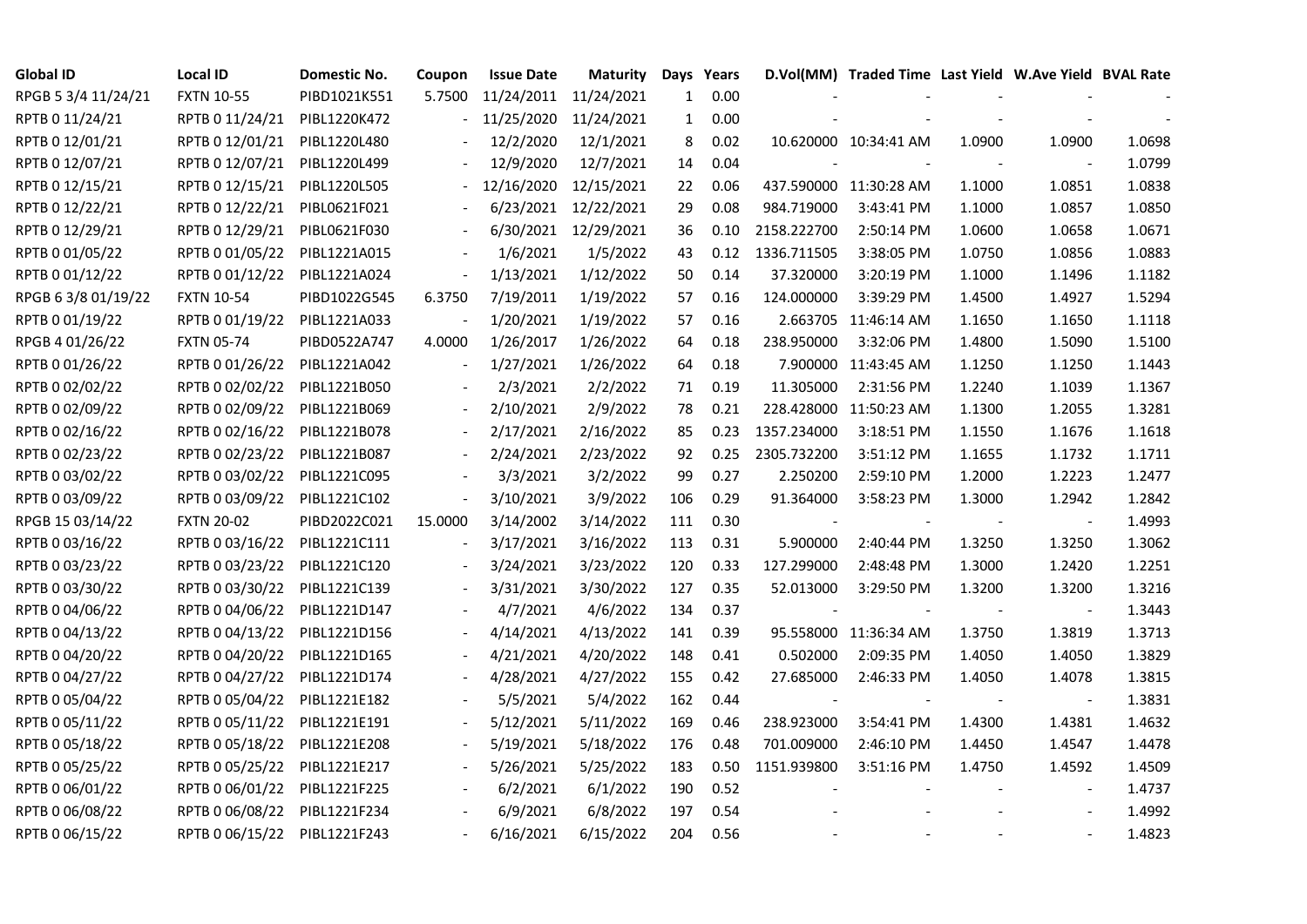| <b>Global ID</b>     | <b>Local ID</b>   | Domestic No. | Coupon                   | <b>Issue Date</b> | Maturity              |     | Days Years |                          | D.Vol(MM) Traded Time Last Yield W.Ave Yield BVAL Rate |        |                          |        |
|----------------------|-------------------|--------------|--------------------------|-------------------|-----------------------|-----|------------|--------------------------|--------------------------------------------------------|--------|--------------------------|--------|
| RPTB 0 06/22/22      | RPTB 0 06/22/22   | PIBL1221F252 |                          | 6/23/2021         | 6/22/2022             | 211 | 0.58       | 43.450000                | 3:26:10 PM                                             | 1.4800 | 1.4777                   | 1.5168 |
| RPTB 0 06/29/22      | RPTB 0 06/29/22   | PIBL1221F261 |                          | 6/30/2021         | 6/29/2022             | 218 | 0.60       | 6.100000                 | 2:04:44 PM                                             | 1.5300 | 1.5300                   | 1.4800 |
| RPGB 4 3/4 07/04/22  | <b>FXTN 03-24</b> | PIBD0322G247 | 4.7500                   | 7/4/2019          | 7/4/2022              | 223 | 0.61       |                          |                                                        |        |                          | 1.4418 |
| RPTB 0 07/06/22      | RPTB 0 07/06/22   | PIBL1221G279 | $\blacksquare$           | 7/7/2021          | 7/6/2022              | 225 | 0.62       |                          |                                                        |        | $\overline{a}$           | 1.5623 |
| RPTB 0 07/13/22      | RPTB 0 07/13/22   | PIBL1221G288 | $\overline{\phantom{a}}$ | 7/14/2021         | 7/13/2022             | 232 | 0.64       |                          |                                                        |        |                          | 1.5448 |
| RPTB 0 07/20/22      | RPTB 0 07/20/22   | PIBL1221G297 | $\blacksquare$           | 7/21/2021         | 7/20/2022             | 239 | 0.65       |                          |                                                        |        |                          | 1.5587 |
| RPTB 0 07/27/22      | RPTB 0 07/27/22   | PIBL1221G304 | $\blacksquare$           | 7/28/2021         | 7/27/2022             | 246 | 0.67       | 0.250000                 | 3:16:08 PM                                             | 1.4750 | 1.4750                   | 1.5342 |
| RPGB 4 7/8 08/02/22  | <b>FXTN 10-56</b> | PIBD1022H562 | 4.8750                   | 8/2/2012          | 8/2/2022              | 252 | 0.69       |                          |                                                        |        | $\overline{\phantom{a}}$ | 1.9029 |
| RPTB 0 08/03/22      | RPTB 0 08/03/22   | PIBL1221H312 |                          | 8/4/2021          | 8/3/2022              | 253 | 0.69       |                          | 1.489527 11:46:10 AM                                   | 1.6000 | 1.6000                   | 1.5050 |
| RPTB 0 08/10/22      | RPTB 0 08/10/22   | PIBL1221H321 | $\overline{\phantom{a}}$ | 8/11/2021         | 8/10/2022             | 260 | 0.71       | 21.016000                | 2:15:23 PM                                             | 1.5000 | 1.5325                   | 1.5577 |
| RPTB 0 08/17/22      | RPTB 0 08/17/22   | PIBL1221H330 | $\blacksquare$           | 8/18/2021         | 8/17/2022             | 267 | 0.73       |                          |                                                        |        | $\overline{\phantom{a}}$ | 1.5571 |
| RPTB 0 08/24/22      | RPTB 0 08/24/22   | PIBL1221H349 | $\blacksquare$           | 8/25/2021         | 8/24/2022             | 274 | 0.75       | 1.008000                 | 2:46:11 PM                                             | 1.5750 | 1.5750                   | 1.5500 |
| RPTB 0 08/31/22      | RPTB 0 08/31/22   | PIBL1221I357 |                          | 9/1/2021          | 8/31/2022             | 281 | 0.77       | 1.312000                 | 2:37:29 PM                                             | 1.5000 | 1.5000                   | 1.5642 |
| RPTB 0 09/07/22      | RPTB 0 09/07/22   | PIBL1221I366 | $\overline{\phantom{a}}$ | 9/8/2021          | 9/7/2022              | 288 | 0.79       | $\frac{1}{2}$            |                                                        |        | $\overline{\phantom{a}}$ | 1.5790 |
| RPGB 4 3/4 09/13/22  | <b>FXTN 10-57</b> | PIBD1022I570 | 4.7500                   | 9/13/2012         | 9/13/2022             | 294 | 0.81       |                          | 5.000000 10:10:34 AM                                   | 2.0500 | 2.0500                   | 2.0060 |
| RPTB 0 09/14/22      | RPTB 0 09/14/22   | PIBL1221I375 |                          | 9/15/2021         | 9/14/2022             | 295 | 0.81       |                          |                                                        |        |                          | 1.5846 |
| RPTB 0 09/21/22      | RPTB 0 09/21/22   | PIBL1221I384 |                          | 9/22/2021         | 9/21/2022             | 302 | 0.83       |                          |                                                        |        | $\overline{\phantom{a}}$ | 1.5766 |
| RPTB 0 09/28/22      | RPTB 0 09/28/22   | PIBL1221I393 | $\overline{\phantom{a}}$ | 9/29/2021         | 9/28/2022             | 309 | 0.85       |                          | 301.520000 11:52:31 AM                                 | 1.5750 | 1.6098                   | 1.6100 |
| RPTB 0 10/05/22      | RPTB 0 10/05/22   | PIBL1221J409 |                          | 10/6/2021         | 10/5/2022             | 316 | 0.87       | 0.506000                 | 2:33:05 PM                                             | 1.6250 | 1.6250                   | 1.5675 |
| RPTB 0 10/12/22      | RPTB 0 10/12/22   | PIBL1221J418 |                          |                   | 10/13/2021 10/12/2022 | 323 | 0.88       |                          | 0.800000 10:18:44 AM                                   | 1.5850 | 1.5850                   | 1.5986 |
| RPGB 12 3/4 10/17/22 | <b>FXTN 20-03</b> | PIBD2022J033 | 12.7500                  | 10/17/2002        | 10/17/2022            | 328 | 0.90       |                          |                                                        |        | $\overline{\phantom{a}}$ | 1.8774 |
| RPTB 0 10/19/22      | RPTB 0 10/19/22   | PIBL1221J427 |                          | 10/20/2021        | 10/19/2022            | 330 | 0.90       |                          | 50.600000 10:33:07 AM                                  | 1.6200 | 1.6200                   | 1.6190 |
| RPTB 0 10/26/22      | RPTB 0 10/26/22   | PIBL1221J436 |                          | 10/27/2021        | 10/26/2022            | 337 | 0.92       |                          |                                                        |        |                          | 1.6157 |
| RPTB 0 11/02/22      | RPTB 0 11/02/22   | PIBL1221K443 |                          | 11/3/2021         | 11/2/2022             | 344 | 0.94       |                          |                                                        |        | $\overline{\phantom{a}}$ | 1.6603 |
| RPTB 0 11/09/22      | RPTB 0 11/09/22   | PIBL1221K452 |                          | 11/10/2021        | 11/9/2022             | 351 | 0.96       | 0.500000                 | 2:12:41 PM                                             | 1.6050 | 1.6050                   | 1.5969 |
| RPTB 0 11/16/22      | RPTB 0 11/16/22   | PIBL1221K461 |                          | 11/17/2021        | 11/16/2022            | 358 | 0.98       | 261.368000               | 3:21:31 PM                                             | 1.6300 | 1.6312                   | 1.6294 |
| RPTB 0 11/23/22      | RPTB 0 11/23/22   | PIBL1221K470 | $\sim$                   |                   | 11/24/2021 11/23/2022 | 365 | 1.00       | 382.044000               | 3:18:52 PM                                             | 1.6150 | 1.6156                   | 1.6365 |
| RPGB 4 5/8 12/04/22  | RTB 05-11         | PIID0522L114 | 4.6250                   | 12/4/2017         | 12/4/2022             | 376 | 1.03       | 107.110400               | 3:27:55 PM                                             | 2.0990 | 2.0986                   | 2.0660 |
| RPGB 4 12/06/22      | <b>FXTN 10-58</b> | PIBD1022L585 | 4.0000                   | 12/6/2012         | 12/6/2022             | 378 | 1.04       | 17.000000                | 3:12:32 PM                                             | 2.1050 | 2.0388                   | 2.0484 |
| RPGB 4 3/8 02/11/23  | RTB 03-10         | PIID0323B101 | 4.3750                   | 2/11/2020         | 2/11/2023             | 445 | 1.22       | 202.000000               | 3:37:00 PM                                             | 2.1750 | 2.1848                   | 2.1838 |
| RPGB 13 02/20/23     | <b>FXTN 20-04</b> | PIBD2023B048 | 13.0000                  | 2/20/2003         | 2/20/2023             | 454 | 1.24       |                          |                                                        |        |                          | 2.2912 |
| RPGB 5 1/2 03/08/23  | <b>FXTN 05-75</b> | PIBD0523C752 | 5.5000                   | 3/8/2018          | 3/8/2023              | 470 | 1.29       | 1137.417500              | 2:31:06 PM                                             | 2.3550 | 2.3151                   | 2.3313 |
| RPGB 3 1/2 04/21/23  | <b>FXTN 07-58</b> | PIBD0723D588 | 3.5000                   | 4/21/2016         | 4/21/2023             | 514 | 1.41       | 820.000000               | 2:30:03 PM                                             | 2.3000 | 2.3000                   | 2.2928 |
| RPGB 11 7/8 05/29/23 | <b>FXTN 20-05</b> | PIBD2023E054 | 11.8750                  | 5/29/2003         | 5/29/2023             | 552 | 1.51       | $\overline{\phantom{a}}$ |                                                        |        |                          | 2.4608 |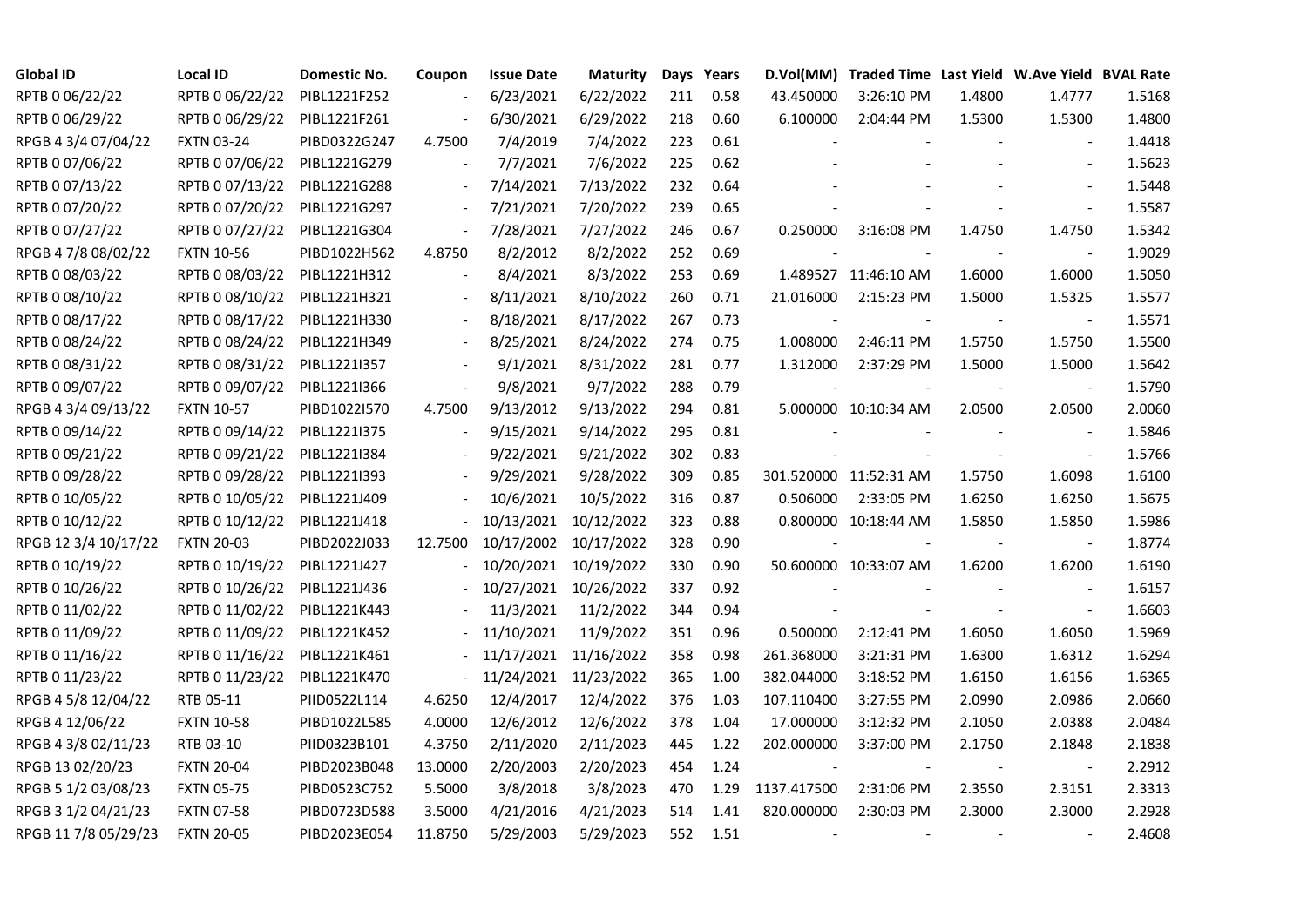| <b>Global ID</b>     | <b>Local ID</b>   | Domestic No. | Coupon  | <b>Issue Date</b> | <b>Maturity</b>  | Days | Years |                          | D.Vol(MM) Traded Time Last Yield W.Ave Yield BVAL Rate |        |                          |        |
|----------------------|-------------------|--------------|---------|-------------------|------------------|------|-------|--------------------------|--------------------------------------------------------|--------|--------------------------|--------|
| RPGB 3 1/4 08/15/23  | RTB 10-04         | PIID1023H046 | 3.2500  | 8/15/2013         | 8/15/2023        | 630  | 1.73  | 90.434000                | 3:27:50 PM                                             | 2.7990 | 2.7899                   | 2.7658 |
| RPGB 2 3/8 09/10/23  | <b>FXTN 03-25</b> | PIBD0323I252 | 2.3750  | 9/10/2020         | 9/10/2023        | 656  | 1.80  |                          |                                                        |        |                          | 2.7632 |
| RPGB 11 3/8 10/23/23 | <b>FXTN 20-06</b> | PIBD2023J068 | 11.3750 | 10/23/2003        | 10/23/2023       | 699  | 1.91  |                          |                                                        |        | $\blacksquare$           | 2.7152 |
| RPGB 2 3/8 03/09/24  | RTB 03-11         | PIID0324C115 | 2.3750  | 3/9/2021          | 3/9/2024         | 837  | 2.29  | 401.015000               | 3:53:27 PM                                             | 2.8450 | 2.8856                   | 2.8876 |
| RPGB 6 1/4 03/12/24  | RTB 05-12         | PIID0524C129 | 6.2500  | 3/12/2019         | 3/12/2024        | 840  | 2.30  | 170.912500               | 3:37:06 PM                                             | 2.8750 | 2.8162                   | 2.7934 |
| RPGB 4 1/2 04/20/24  | <b>FXTN 07-59</b> | PIBD0724D595 | 4.5000  | 4/20/2017         | 4/20/2024        | 879  | 2.41  |                          |                                                        |        | $\blacksquare$           | 2.9919 |
| RPGB 12 3/8 06/03/24 | <b>FXTN 20-07</b> | PIBD2024F075 | 12.3750 | 6/3/2004          | 6/3/2024         | 923  | 2.53  |                          | 0.800000 11:45:50 AM                                   | 3.1950 | 3.1950                   | 3.0592 |
| RPGB 12 7/8 08/05/24 | <b>FXTN 20-08</b> | PIBD2024H086 | 12.8750 | 8/5/2004          | 8/5/2024         | 986  | 2.70  |                          |                                                        |        | $\sim$                   | 3.1540 |
| RPGB 4 1/8 08/20/24  | <b>FXTN 10-59</b> | PIBD1024H595 | 4.1250  | 8/20/2014         | 8/20/2024 1,001  |      | 2.74  | 30.284563                | 3:55:53 PM                                             | 3.4650 | 3.2817                   | 3.2865 |
| RPGB 4 1/4 10/17/24  | <b>FXTN 05-76</b> | PIBD0524J762 | 4.2500  | 10/17/2019        | 10/17/2024 1,059 |      | 2.90  | 14.762500                | 3:16:02 PM                                             | 3.2000 | 3.2469                   | 3.2318 |
| RPGB 13 3/4 11/11/24 | <b>FXTN 20-09</b> | PIBD2024K091 | 13.7500 | 11/11/2004        | 11/11/2024 1,084 |      | 2.97  |                          |                                                        |        | $\blacksquare$           | 3.3014 |
| RPGB 5 3/4 04/12/25  | <b>FXTN 07-61</b> | PIBD0725D618 | 5.7500  | 4/12/2018         | 4/12/2025 1,236  |      | 3.38  | 2.000000                 | 3:31:15 PM                                             | 3.4550 | 3.4550                   | 4.0223 |
| RPGB 12 1/8 04/14/25 | <b>FXTN 20-10</b> | PIBD2025D103 | 12.1250 | 4/14/2005         | 4/14/2025 1,238  |      | 3.39  |                          |                                                        |        | $\overline{\phantom{a}}$ | 3.4994 |
| RPGB 2 5/8 08/12/25  | RTB 05-13         | PIID0525H130 | 2.6250  | 8/12/2020         | 8/12/2025 1,358  |      | 3.72  | 76.118000                | 3:52:57 PM                                             | 3.4400 | 3.4027                   | 3.3465 |
| RPGB 3 5/8 09/09/25  | <b>FXTN 10-60</b> | PIBD10251608 | 3.6250  | 9/9/2015          | 9/9/2025 1,386   |      | 3.80  |                          | 200.500000 10:27:14 AM                                 | 3.6000 | 3.4474                   | 3.4335 |
| RPGB 12 1/8 10/20/25 | <b>FXTN 20-11</b> | PIBD2025J116 | 12.1250 | 10/20/2005        | 10/20/2025 1,427 |      | 3.91  |                          |                                                        |        |                          | 3.7390 |
| RPGB 18 1/4 11/29/25 | <b>FXTN 25-01</b> | PIBD2525K015 | 18.2500 | 11/29/2000        | 11/29/2025 1,467 |      | 4.02  |                          |                                                        |        | $\blacksquare$           | 3.7881 |
| RPGB 10 1/4 01/19/26 | <b>FXTN 20-12</b> | PIBD2026A122 | 10.2500 | 1/19/2006         | 1/19/2026 1,518  |      | 4.16  |                          |                                                        |        | $\blacksquare$           | 3.8385 |
| RPGB 6 1/4 02/14/26  | <b>FXTN 07-62</b> | PIBD0726B627 | 6.2500  | 2/14/2019         | 2/14/2026 1,544  |      | 4.23  | 104.139500               | 3:45:55 PM                                             | 4.1500 | 4.1740                   | 4.1049 |
| RPGB 3 3/8 04/08/26  | <b>FXTN 05-77</b> | PIBD0526D772 | 3.3750  | 4/8/2021          | 4/8/2026 1,597   |      | 4.37  | 1508.950000              | 3:09:01 PM                                             | 4.2000 | 4.2009                   | 4.2055 |
| RPGB 3 1/2 09/20/26  | RTB 10-05         | PIID1026I057 | 3.5000  | 9/20/2016         | 9/20/2026 1,762  |      | 4.82  | $\overline{\phantom{a}}$ |                                                        | $\sim$ | $\blacksquare$           | 4.0787 |
| RPGB 6 1/4 10/20/26  | RTB 15-01         | PIID1526J019 | 6.2500  | 10/20/2011        | 10/20/2026 1,792 |      | 4.91  |                          | 1.000000 11:24:37 AM                                   | 4.4000 | 4.4000                   | 4.1098 |
| RPGB 8 12/07/26      | <b>FXTN 20-13</b> | PIBD2026L139 | 8.0000  | 12/7/2006         | 12/7/2026 1,840  |      | 5.04  |                          |                                                        |        |                          | 4.1565 |
| RPGB 5 3/8 03/01/27  | RTB 15-02         | PIID1527C023 | 5.3750  | 3/1/2012          | 3/1/2027 1,924   |      | 5.27  |                          |                                                        |        | $\sim$                   | 4.2134 |
| RPGB 4 3/4 05/04/27  | <b>FXTN 10-61</b> | PIBD1027E617 | 4.7500  | 5/4/2017          | 5/4/2027 1,988   |      | 5.44  | 0.030000                 | 3:07:46 PM                                             | 4.3500 | 4.3500                   | 4.1908 |
| RPGB 8 5/8 09/06/27  | <b>FXTN 20-14</b> | PIBD2027I140 | 8.6250  | 9/6/2007          | 9/6/2027 2,113   |      | 5.79  |                          |                                                        |        | $\blacksquare$           | 4.3525 |
| RPGB 6 1/4 03/22/28  | <b>FXTN 10-63</b> | PIBD1028C635 | 6.2500  | 3/22/2018         | 3/22/2028 2,311  |      | 6.33  | 100.115000               | 3:03:58 PM                                             | 4.5000 | 4.5125                   | 4.5120 |
| RPGB 3 5/8 04/22/28  | <b>FXTN 07-64</b> | PIBD0728D649 | 3.6250  | 4/22/2021         | 4/22/2028 2,342  |      | 6.41  | 2.487000                 | 3:42:11 PM                                             | 4.4300 | 4.4300                   | 4.4129 |
| RPGB 3 3/4 08/12/28  | <b>FXTN 07-65</b> | PIBD0728H654 | 3.7500  | 8/12/2021         | 8/12/2028 2,454  |      | 6.72  | 145.000000               | 3:50:44 PM                                             | 4.5000 | 4.5100                   | 4.5050 |
| RPGB 9 1/2 12/04/28  | <b>FXTN 20-15</b> | PIBD2028L151 | 9.5000  | 12/4/2008         | 12/4/2028 2,568  |      | 7.03  |                          |                                                        |        |                          | 4.4236 |
| RPGB 67/8 01/10/29   | <b>FXTN 10-64</b> | PIBD1029A644 | 6.8750  | 1/10/2019         | 1/10/2029 2,605  |      | 7.13  |                          |                                                        |        |                          | 4.4874 |
| RPGB 8 3/4 05/27/30  | <b>FXTN 20-16</b> | PIBD2030E166 | 8.7500  | 5/27/2010         | 5/27/2030 3,107  |      | 8.51  |                          |                                                        |        | $\blacksquare$           | 4.8635 |
| RPGB 2 7/8 07/09/30  | <b>FXTN 10-65</b> | PIBD1030G655 | 2.8750  | 7/9/2020          | 7/9/2030 3,150   |      | 8.62  | 50.000000                | 9:39:54 AM                                             | 4.9750 | 4.9750                   | 4.9256 |
| RPGB 12 1/2 07/28/30 | <b>FXTN 25-02</b> | PIBD2530G029 | 12.5000 | 7/28/2005         | 7/28/2030 3,169  |      | 8.68  | $\overline{\phantom{a}}$ |                                                        |        | $\blacksquare$           | 4.8891 |